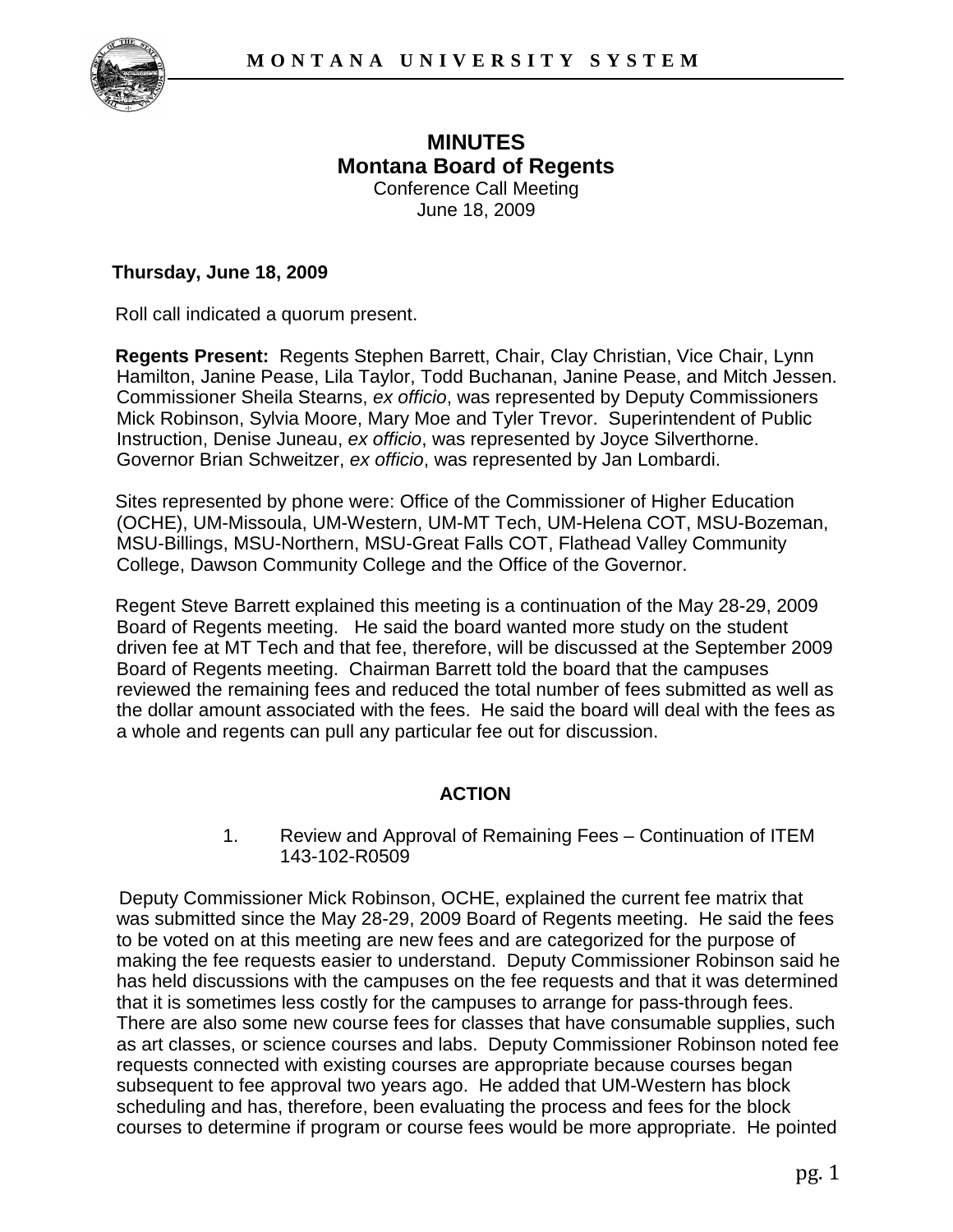

out that there was some consolidation of fees into a program fee. Some campuses displayed a number of the fees that they eliminated from the requests.

Regent Barrett requested the continuation of including the list of fees that were eliminated at each campus for future board meeting decisions on fees.

Deputy Commissioner Robinson noted that MSU-Great Falls College of Technology had a fee associated with a program yet to be approved and decided to not take any action on that fee until that program is actually approved. He requested that the regents allow the campuses to put forth a fee that is associated with the academic approval.

Regent Barrett clarified that the fee requests were in accordance with Board of Regents policies.

Deputy Commissioner Robinson told the board that MSU-Bozeman proposed an alternative proposal for this board meeting where they reduced the three student fees, which in turn lowered the percentage range of all the mandatory fees close to the three percent level. He explained that a student-driven fee involving The University of Montana Law School was inadvertently not included in today's meeting material, and therefore, requested including the fee today.

Regent Lynn Hamilton moved to approve the fee matrix as presented, with the inclusion of the UM-Missoula student law school fee.

Regent Lila Taylor asked if assessed fees are refunded if a student drops a class.

President Dennison replied that scenario follows the campus refund policy.

Regent Taylor asked why there is a fee charged for people that accompany a student to orientation. She said it appeared this would be a good opportunity for parents to be involved and would not want the campuses to price the parents out of participating in orientation.

Chancellor Sexton said that is the practice on all the campuses.

Vice Chancellor for Student Affairs, Stacy Klippenstein, MSU-Billings, explained that they have found a lot of guests have been attending orientation and the intent of this fee is to help offset the costs for food for the guests at orientation.

The regents concurred that the details on the documents and the manner in which they were presented were extremely helpful. It is helpful for the regents to know what the true cost of new programs is and the board agreed on allowing applicable fees to be proposed when the new program is proposed. The regents also agreed the campuses need to have consistency in how the fees are presented.

Chancellor Ron Sexton commented on the MSU-Great Falls College of Technology wind turbine program and clarified that there are several other campuses participating in that program.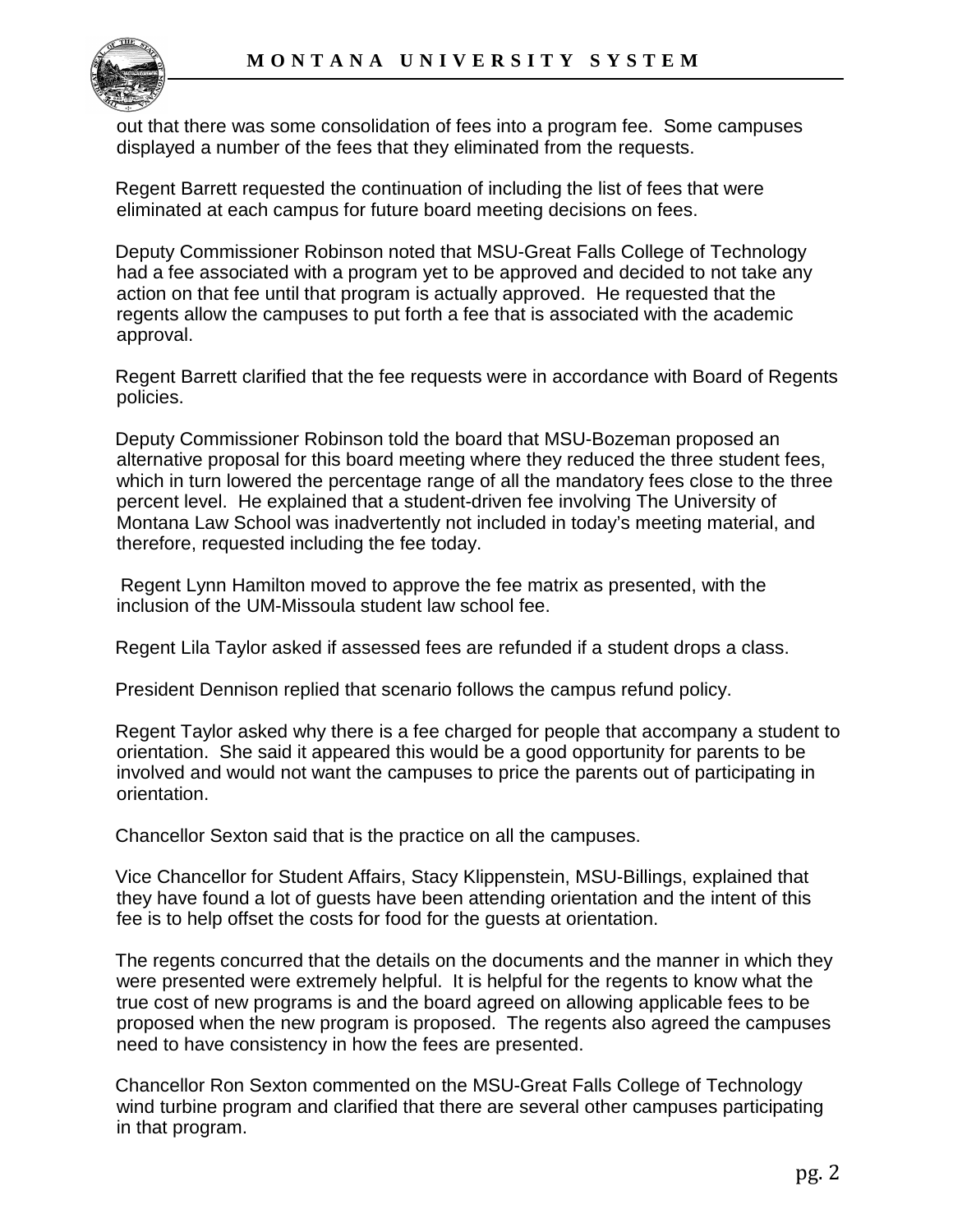

Regent Lynn Hamilton requested that the Board of Regents Budget Committee provide better direction going forward through the development of policy on what portion of tuition is essentially fees.

Regent Pease clarified that she did not want costs included in fees that should actually be included in tuition.

Motion passed 6-1, with Regent Buchanan voting no.

2. Virtual Academy Authorization ITEM 143-101-R0609

Deputy Commissioner Sylvia Moore explained the level of partnering with K-12 involved with the Virtual Academy. She said The UM-Missoula campus was originally named by the legislature and Commissioner Stearns requested the more generic legislative language, "a unit of the Montana University System." This was requested to maintain flexibility in the future. Deputy Commissioner Moore encouraged the regents to approve UM-Missoula as the host for this program at this time.

Regent Taylor moved approval of ITEM 143-101-R0609. Motion passed 7-0.

Public Comment:

Dean Roberta Evans, UM-Missoula School of Education said this will serve the cause well across the state.

Marco Faro, MEA-MFT, appreciated the regents moving this forward so quickly and said he is looking forward to working together on the Virtual Academy.

Meeting adjourned at 10:31 AM.

**Posted on Approved by the Board of Regents on**

Date **Date** Date

\_\_\_\_\_\_\_\_\_\_\_\_\_\_\_\_\_\_\_\_\_\_\_\_\_\_ \_\_\_\_\_\_\_\_\_\_\_\_\_\_\_\_\_\_\_\_\_\_\_\_\_\_\_\_\_\_\_\_\_\_

\_\_\_\_\_\_\_\_\_\_\_\_\_\_\_\_\_\_\_\_\_\_\_\_\_\_\_ \_\_\_\_\_\_\_\_\_\_\_\_\_\_\_\_\_\_\_\_\_\_\_\_\_\_\_\_\_\_\_\_\_\_

Sheila M. Stearns Sheila M. Stephen Barrett<br>Commissioner of Higher Education Chair, Board of Regents Commissioner of Higher Education and Secretary to the Board of Regents